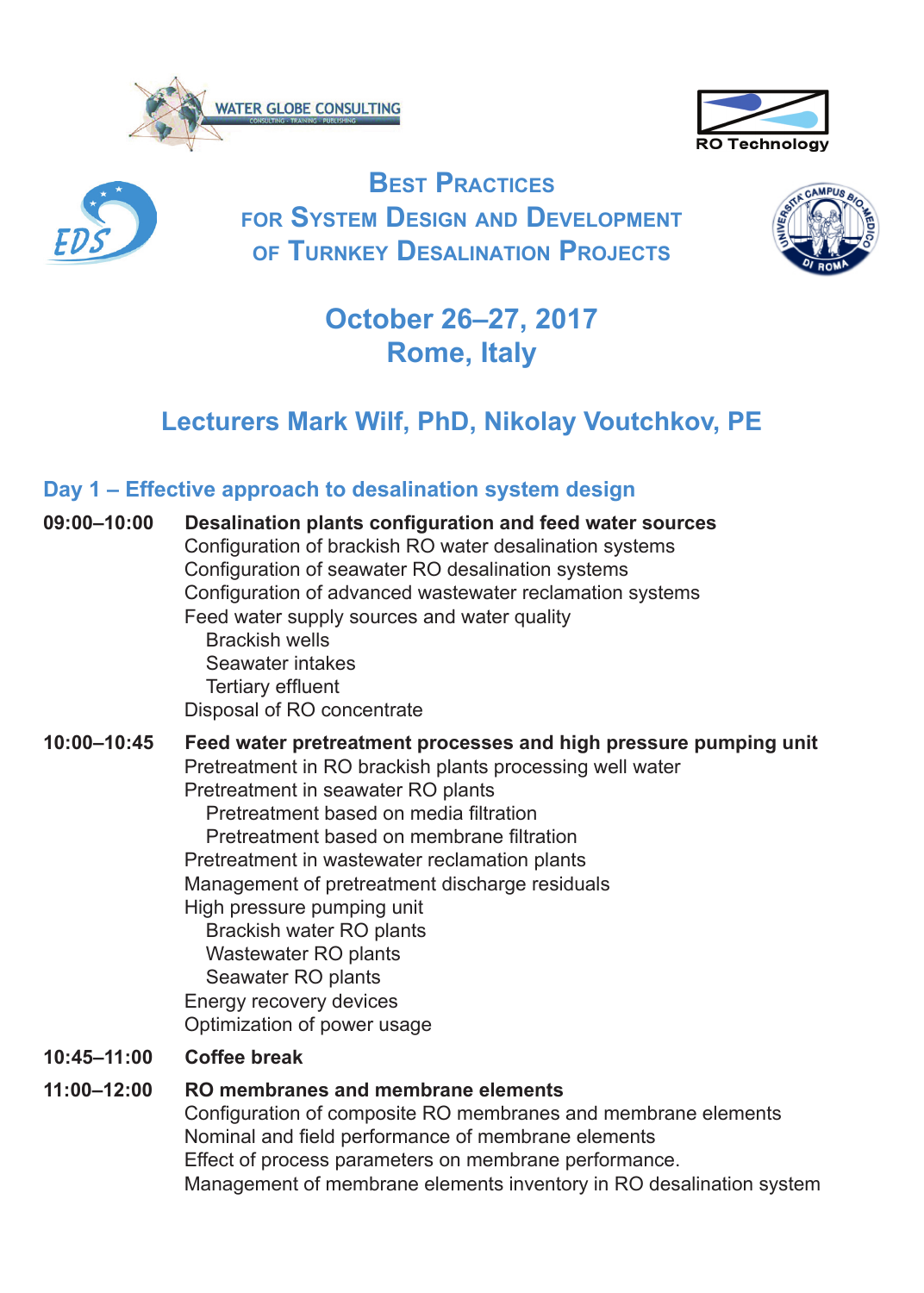| 12:00-13:00                                                    | Design of RO membrane unit<br>Selection of membrane elements according to application<br>Optimization of membrane array<br>Recovery rate considerations<br>Train size consideration<br>Consideration of product water demand<br>Design of RO membrane unit utilizing computer projection programs<br>Brackish water RO plants<br>Wastewater RO plants<br>Seawater RO plants |  |  |
|----------------------------------------------------------------|-----------------------------------------------------------------------------------------------------------------------------------------------------------------------------------------------------------------------------------------------------------------------------------------------------------------------------------------------------------------------------|--|--|
| 13:00-14:00                                                    | Lunch break                                                                                                                                                                                                                                                                                                                                                                 |  |  |
| 14:00-15:00                                                    | Chemistry and configuration of permeate water post treatment process<br>Chemistry of the post treatment process<br>Process and configuration of post treatment process<br>Brackish water RO plants<br>Wastewater RO plants<br>Seawater RO plants                                                                                                                            |  |  |
| 15:00-15:15                                                    | <b>Coffee break</b>                                                                                                                                                                                                                                                                                                                                                         |  |  |
| 15:15-16:00                                                    | Examples of configuration of commercial desalination plants<br>Brackish RO-NF water plants<br>Boca Raton, Florida<br>Arlington Desalter, California<br>Wastewater reclamation plants<br>GWR, Orange County, California<br>Bedok Plant, Singapore<br>Seawater RO plants<br>Carlsbad, California<br>Tuas, Singapore                                                           |  |  |
| 16:00-17:00                                                    | Consideration of plant design optimization<br>Project requirements included in the Project Scope Book<br>Feed water supply and site conditions<br>Power supply structure<br>Pilot unit operation                                                                                                                                                                            |  |  |
| 17:00-17:30                                                    | <b>Questions and Discussions</b>                                                                                                                                                                                                                                                                                                                                            |  |  |
| Day 2 - Roadmap to Successful Desalination Project Development |                                                                                                                                                                                                                                                                                                                                                                             |  |  |

#### **09:00–10:00 Overview of the project development process**

Type of project delivery alternatives and role of developer Initial project prospecting and development – defining project scope Developing of estimates for costs of water production and water sales Obtaining of project entitlements Use of plant site Environmental permitting Water purchase agreement Power purchase agreement

Rights of way for access to intake and discharge

Rights of way for product water delivery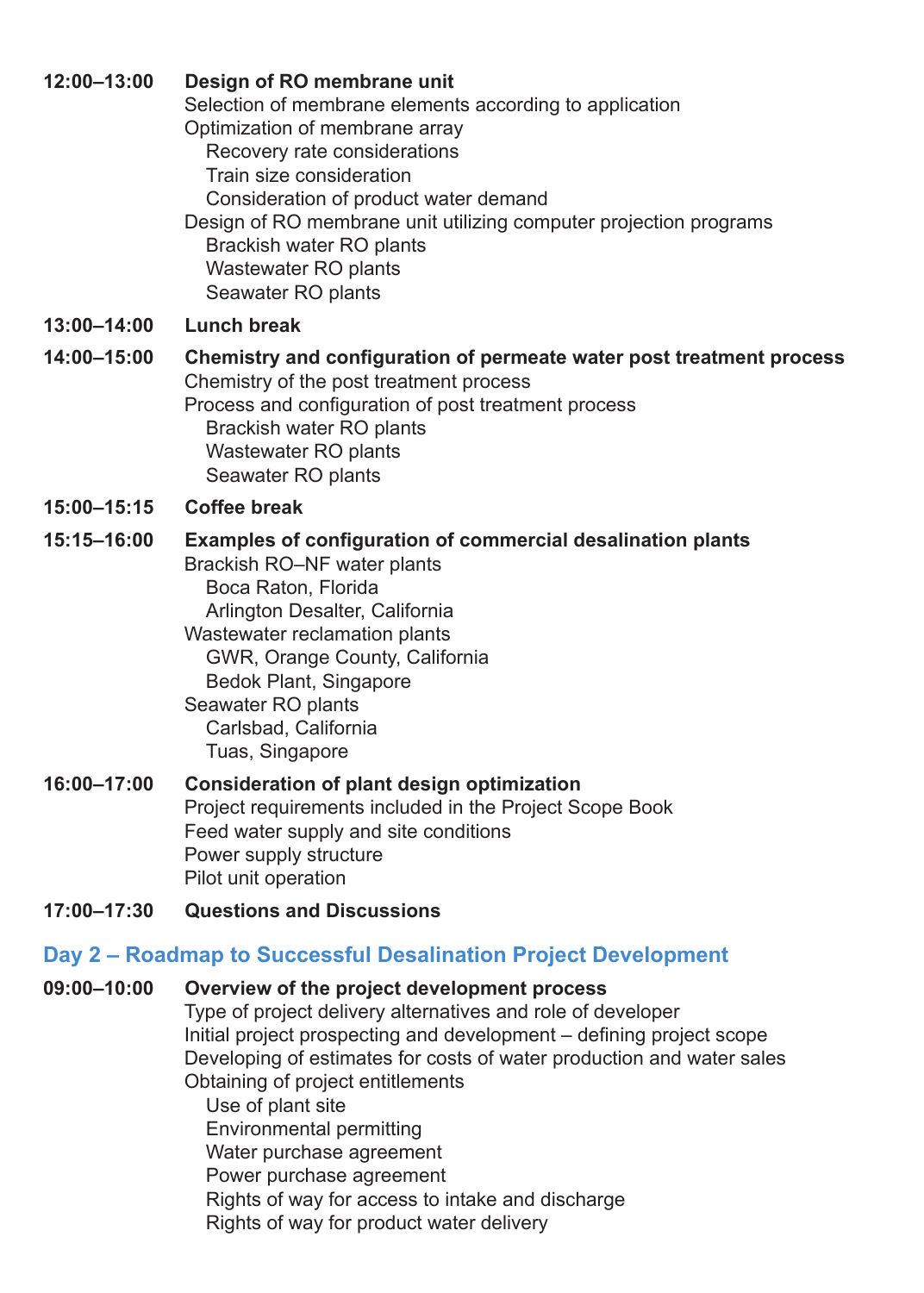Procurement of turnkey construction and operation contractors Project financing Project design, construction, commissioning and acceptance testing Desalination plant asset management during plant operation phase

### **10:00–10:45 Key project risks and their effective management**

Permitting (licensing) risks Entitlement risks Risks associated with power supply and use of alternative power sources Construction risks Source water quality related risks Technology risks Regulatory risks Operational risks Desalinated water demand risks Financial risks

#### **10:45–11:00 Coffee break**

**11:00–12:00 Project Delivery alternatives - role of project developer/owner** Design-bid-build (DBB) Design-build-operate (DBO) Build-own-operate (BOO) and build-own-operate-transfer (BOOT) Concession

#### **12:00–13:00 Initial project scoping and development** Defining product water quantity and quality Selecting plant site – location, configuration and size Identifying the most suitable type of intake and outfall Selecting key desalination process treatment processes Finding cost competitive power supply sources

#### **13:00–14:00 Lunch break**

#### **14:00–15:00 Determining water production costs and project funding** Engineering, procurement and construction costs Operation and maintenance costs Costs of water production Water sales tariff Project funding alternatives and their contractual structure

#### **15:00– 15:15 Coffee break**

**15:15–16:00 Project permitting – key issues and considerations** Intake permitting issues Concentrate discharge – challenges and solutions Product water quality related permitting considerations Addressing zero carbon-footprint requirements for desalination plants Selecting key desalination process treatment processes

#### **16:00–17:00 Project development case studies** 200,000 m<sup>3</sup> /d Carlsbad SWRO desalination project, USA 20,000 m<sup>3</sup> /d Majis SWRO desalination project, Oman

**17:00–17:30 Questions and discussions**